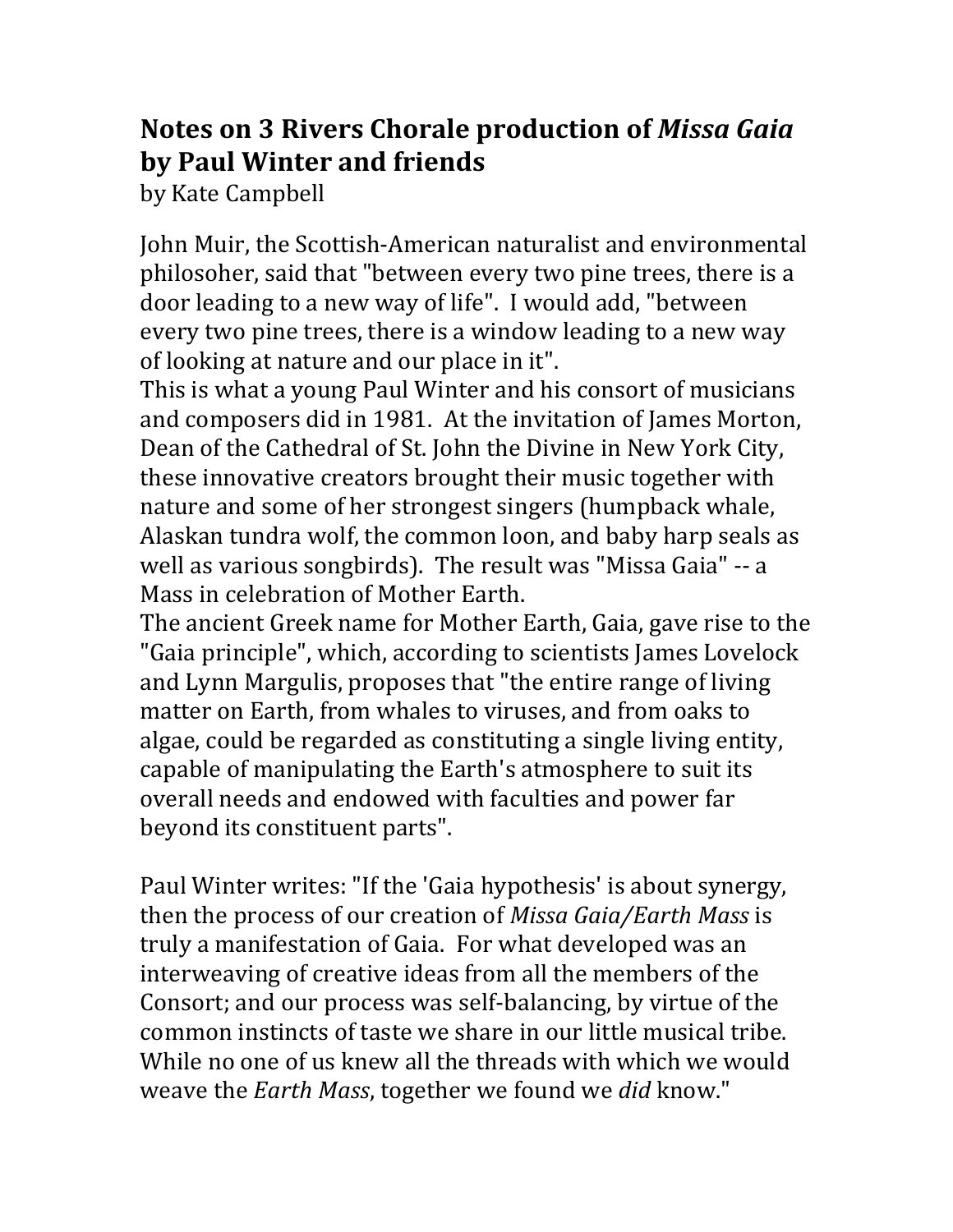Much of the original recording of *Missa Gaia* was improvised by the musicians who created it.. The entire *Missa Gaia* is a blend of gospel, jazz, classical, African and Latin folk genres and rhythms. The representation that 3 Rivers Chorale offers uses both the written score and the musical instincts of all the players involved. In addition to the choir and soloists, four members of the Oregon Little Big Band will take part, including Tim Wallace on soprano sax and flute, Michelle LeComte on guitar, John Trujillo on bass and Tom Freeman on percussion, along with pianist Heidi Shepard, Abigail Wilensky on violin and Teresa Northcross on cello.

We are honored to partner with our co-sponsors, the Illinois River Valley Arts Council and Siskiyou Field Institute. The joining of the arts and science is a natural one, in my mind. As I have heard it said, science is actually just an organized form of wonder. It's all related.

3 Rivers Chorale has also received a generous grant from Josephine County Cultural Coalition, whose parent organization is the Oregon Cultural Trust. We are grateful for the support of our community and look forward to creating our musical performances in cooperation and collusion with our audiences!

The Cave Junction concert will be held at 3 pm on January 21 at Immanuel United Methodist Church at 200 W. Watkins St. Admittance is by donation.

On Sunday, January 22, at 3 pm, a Grants Pass concert will be performed at Bethany Presbyterian Church at 741 NW 4th St. Tickets are available at Oregon Books at 7th and D.

## **A personal note from the director, Kate Campbell:**